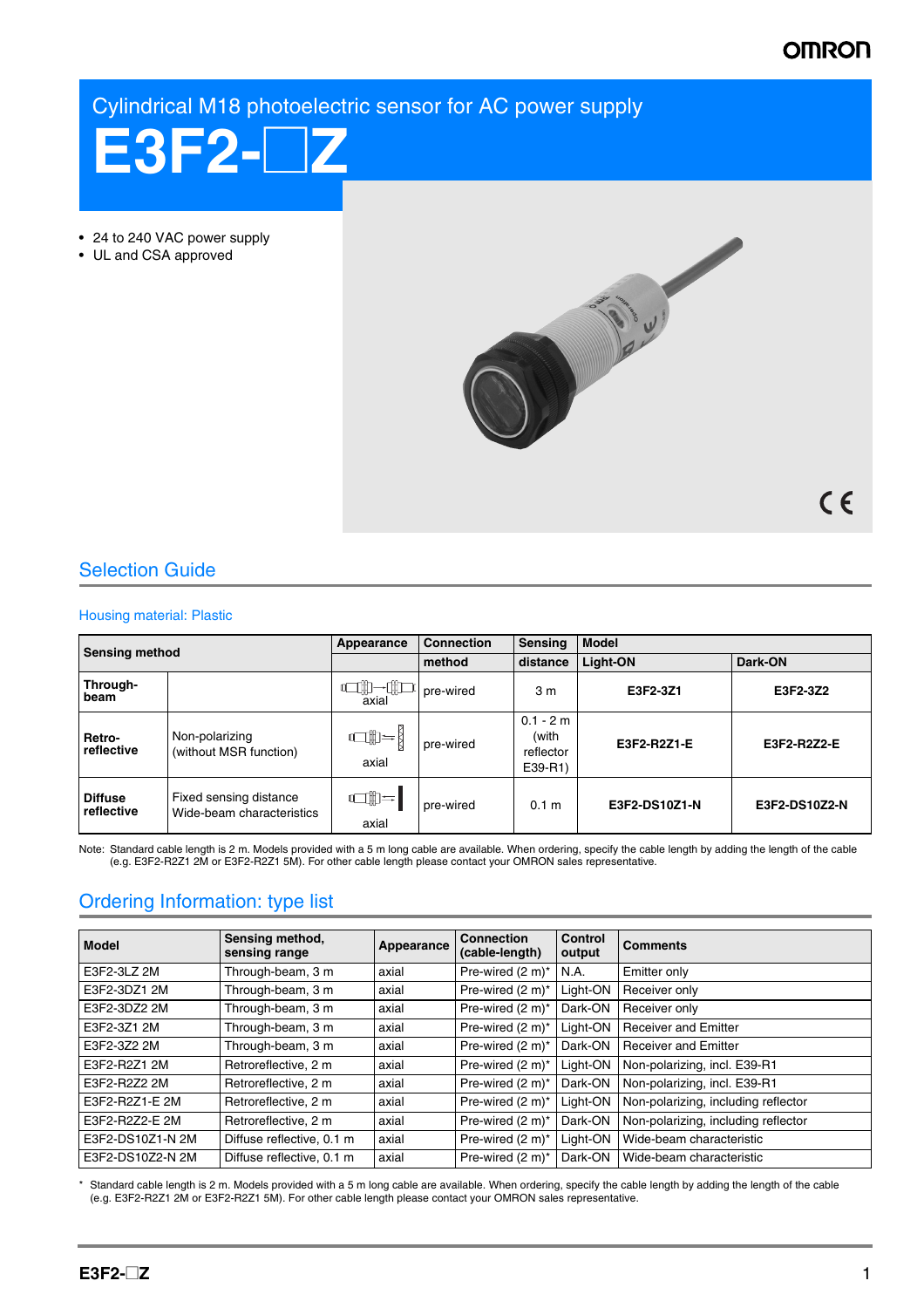# **Specifications**

Ratings / Characteristics of AC Switching Models

| Item                                                                      | E3F2-3Z1<br>E3F2-3Z2                                                            | E3F2-R2Z1<br>E3F2-R2Z2                          | E3F2-DS10Z1<br>E3F2-DS10Z2                       |  |  |  |  |
|---------------------------------------------------------------------------|---------------------------------------------------------------------------------|-------------------------------------------------|--------------------------------------------------|--|--|--|--|
| Sensing method                                                            | Through-beam                                                                    | Non-polarizing Retroreflective                  | Diffuse reflective<br>(wide-beam characteristic) |  |  |  |  |
| Power supply voltage                                                      | 24 to 240 VAC ±10 %, 50 / 60 Hz                                                 |                                                 |                                                  |  |  |  |  |
| Current consumption                                                       | 10 mA max.                                                                      |                                                 | 5 mA max.                                        |  |  |  |  |
|                                                                           |                                                                                 | $0.1 - 2 m$                                     | 0.1 <sub>m</sub>                                 |  |  |  |  |
| Rated sensing distance <sup>*1</sup>                                      | 3 <sub>m</sub>                                                                  | (with reflector E39-R1)                         | (5 x 5 cm white mat paper)                       |  |  |  |  |
| Typical sensing distance for dif-<br>ferent reflector types <sup>*2</sup> |                                                                                 | E39-R1: 3,4 m<br>E39-R7: 3,9 m<br>E39-R8: 5,2 m |                                                  |  |  |  |  |
| Detectable object                                                         | Opaque object: 11 mm min.                                                       | Opaque object: 56 mm min.                       | Opaque objects                                   |  |  |  |  |
| Directional angle                                                         | $3^\circ$ to $20^\circ$                                                         |                                                 |                                                  |  |  |  |  |
| Differential travel                                                       |                                                                                 |                                                 | 20 % max.                                        |  |  |  |  |
| Response time                                                             | 30 ms max.                                                                      |                                                 |                                                  |  |  |  |  |
| Control output                                                            | AC solid state (SCR) 200 mA max.; residual voltage: 5 V max. at 200 mA          |                                                 |                                                  |  |  |  |  |
| Power reset time                                                          | $100 \text{ ms}$                                                                |                                                 |                                                  |  |  |  |  |
| Ambient illumination                                                      | Incandescent lamp: 3000 lx max. Sunlight: 10000 lx max.                         |                                                 |                                                  |  |  |  |  |
| Ambient temperature <sup>*3</sup>                                         | Operating: -25 to 55 °C / Storage: -30 to 70 °C (with no icing or condensation) |                                                 |                                                  |  |  |  |  |
| Ambient humidity                                                          | Operating: 35% to 85% / Storage: 35% to 95% (without condensation)              |                                                 |                                                  |  |  |  |  |
| Insulation resistance                                                     | 20 M min. at 500 V DC between energized parts and case                          |                                                 |                                                  |  |  |  |  |
| Dielectric strength                                                       | 1500 VAC, 50 / 60 Hz for 1 min between energized parts and case                 |                                                 |                                                  |  |  |  |  |
| Vibration resistance                                                      | 10 to 55 Hz, 1.5 mm double amplitude for 2 hrs each direction (X, Y, Z)         |                                                 |                                                  |  |  |  |  |
| Shock resistance                                                          | 500 m/sqr (approx. 50 g) for each direction (X, Y, Z)                           |                                                 |                                                  |  |  |  |  |
| Enclosure rating                                                          | IP67 <sup>*4</sup> ; NEMA 1, 2, 4; IP69k after DIN 40050 part 9                 |                                                 |                                                  |  |  |  |  |
| Light source                                                              | Infrared LED (880 nm)                                                           |                                                 |                                                  |  |  |  |  |
| Indicators                                                                | Light incident/power indicator for light source (red)                           |                                                 |                                                  |  |  |  |  |
| Sensitivity adjustment                                                    | Fixed                                                                           |                                                 |                                                  |  |  |  |  |
| Connection method                                                         | 2 m, 5 m pre-wired cable (PVC dia. 4 mm $(14 / 0.15)^{5}$ )                     |                                                 |                                                  |  |  |  |  |
| Operation mode                                                            | Light-ON or Dark-ON (fixed)                                                     |                                                 |                                                  |  |  |  |  |
| Circuit protection                                                        | None                                                                            |                                                 |                                                  |  |  |  |  |
| Weight (approx.)                                                          | 110 g (pre-wired 2 m cable)                                                     |                                                 |                                                  |  |  |  |  |
| Housing materials<br>Plastic (case: ABS; lens: PMMA)                      |                                                                                 |                                                 |                                                  |  |  |  |  |

<sup>\*1</sup> For stable sensing distance in detail, please refer to "Engineering Data"<br><sup>\*2</sup> Typical sensing distance corresponds to 80 % of the max. sensing distance.

 $*3$ <br> $*4$ <br> $*5$ <sup>\*4</sup> The enclosure rating IP67 of OMRON internal standards correspond to stricter test requirements than the standard IEC 60529 (refer to chapter "Precautions")<br><sup>\*5</sup> For other cable materials (e.g. PUR) please contact your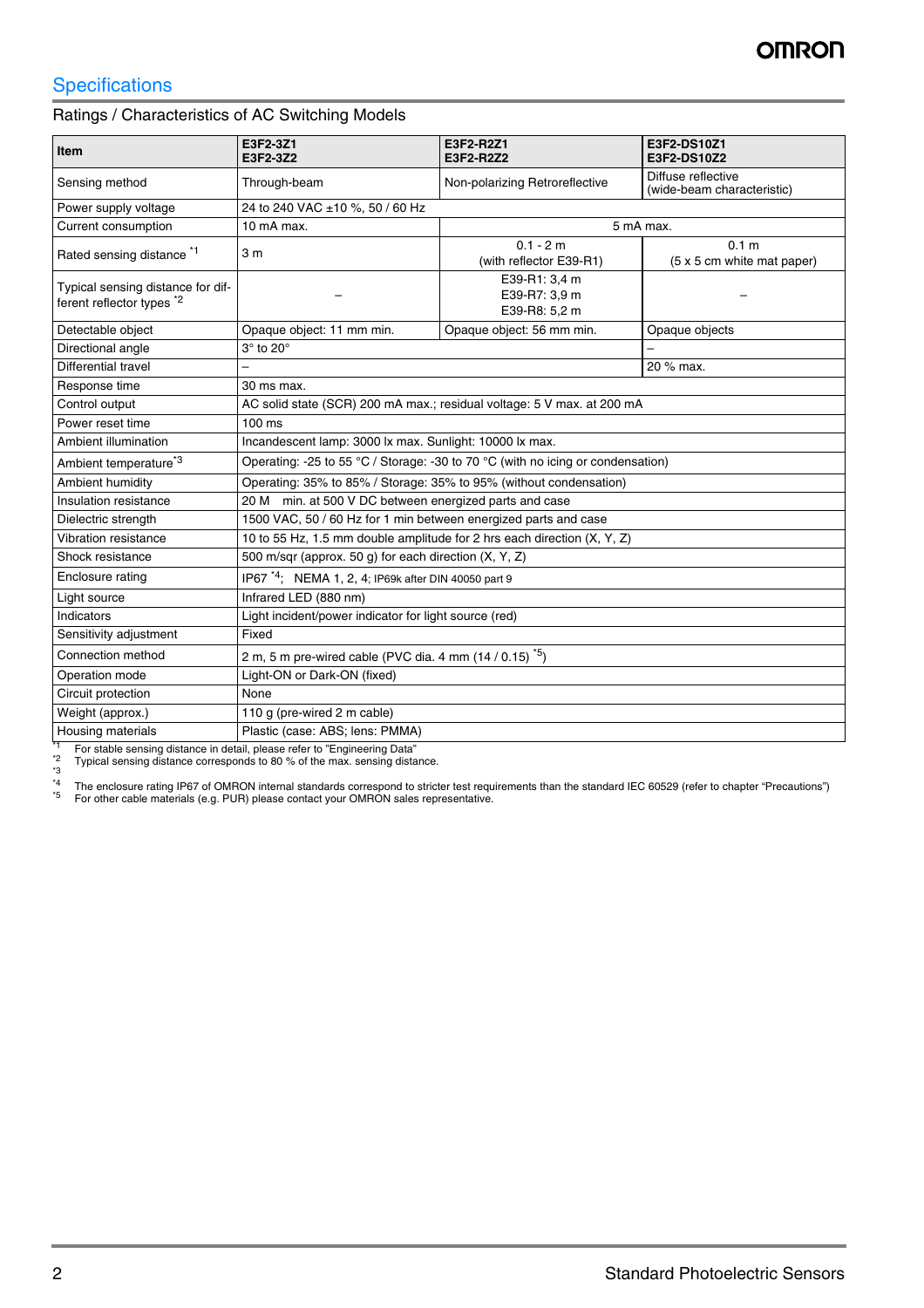# Engineering Data (Typical)

## Operating Range (typical)

#### **Through-beam Models (axial) E3F2-3Z**#



**Retroreflective Models (axial) E3F2-R2Z**# **(non polarizing) and reflectors**

#### **Diffuse reflective Models (axial) E3F2-DS10Z-□ (wide-beam type)**



## Excess Gain Ratio vs. Distance (typical)





**Retroreflective Models (axial) E3F2-R2Z** (non polarizing) and reflectors

Distance X (m) 7 8

X Y T<sub>n</sub><br>Y T<sub>n</sub>

typical sensing distances:<br>—— E39-R1: 3.4 m<br>—— E39-R7: 3.9 m<br>—— E39-R8: 5.2 m

0 123 45 6

0

 $-100$ –200 –300

Distance Y (mm)

Distance Y (mm)

100

<sub>200</sub> 300



**Diffuse reflective Models (axial) E3F2-DS10Z-**# **(wide-beam type)**



# **Operation**

| Model                                  | Output<br>transistor status                    | <b>Timing chart</b>                                                                                                                                    | <b>Connection</b><br>method | <b>Output circuit</b>                                                                                            |  |
|----------------------------------------|------------------------------------------------|--------------------------------------------------------------------------------------------------------------------------------------------------------|-----------------------------|------------------------------------------------------------------------------------------------------------------|--|
| E3F2-3LZ                               |                                                | -                                                                                                                                                      |                             | Through-beam emitter<br>Brown<br>Power<br>indicator<br>(red)<br>Main<br>24 to 240 VAC $(\sim$<br>circuit<br>Blue |  |
| E3F2-3Z1<br>E3F2-R2Z1<br>E3F2-DS10Z1-N | ON when light is<br>incident.<br>(Light-ON)    | Incident<br>Interrupted<br>Output<br>ON<br>indicator<br>OFF<br>(red)<br>Output<br>ON<br>OFF<br>transistor<br>Operate<br>Load<br>Release<br>(relay)     |                             | Brown<br>$Light$ indicator $\sim$<br>200 mA<br>$\overline{\phantom{aa}}$<br>Load<br>max.<br>Black<br>Main        |  |
| E3F2-3Z2<br>E3F2-R2Z2<br>E3F2-DS10Z2-N | ON when light is<br>interrupted. (Dark-<br>ON) | Incident<br>Interrupted<br>Output<br>$ON -$<br>indicator<br>OFF<br>(red)<br>ON<br>Output<br>OFF<br>transistor<br>Operate<br>Load<br>Release<br>(relay) |                             | 24 to 240 VAC $(\sim)$<br>circuit<br>Blue                                                                        |  |